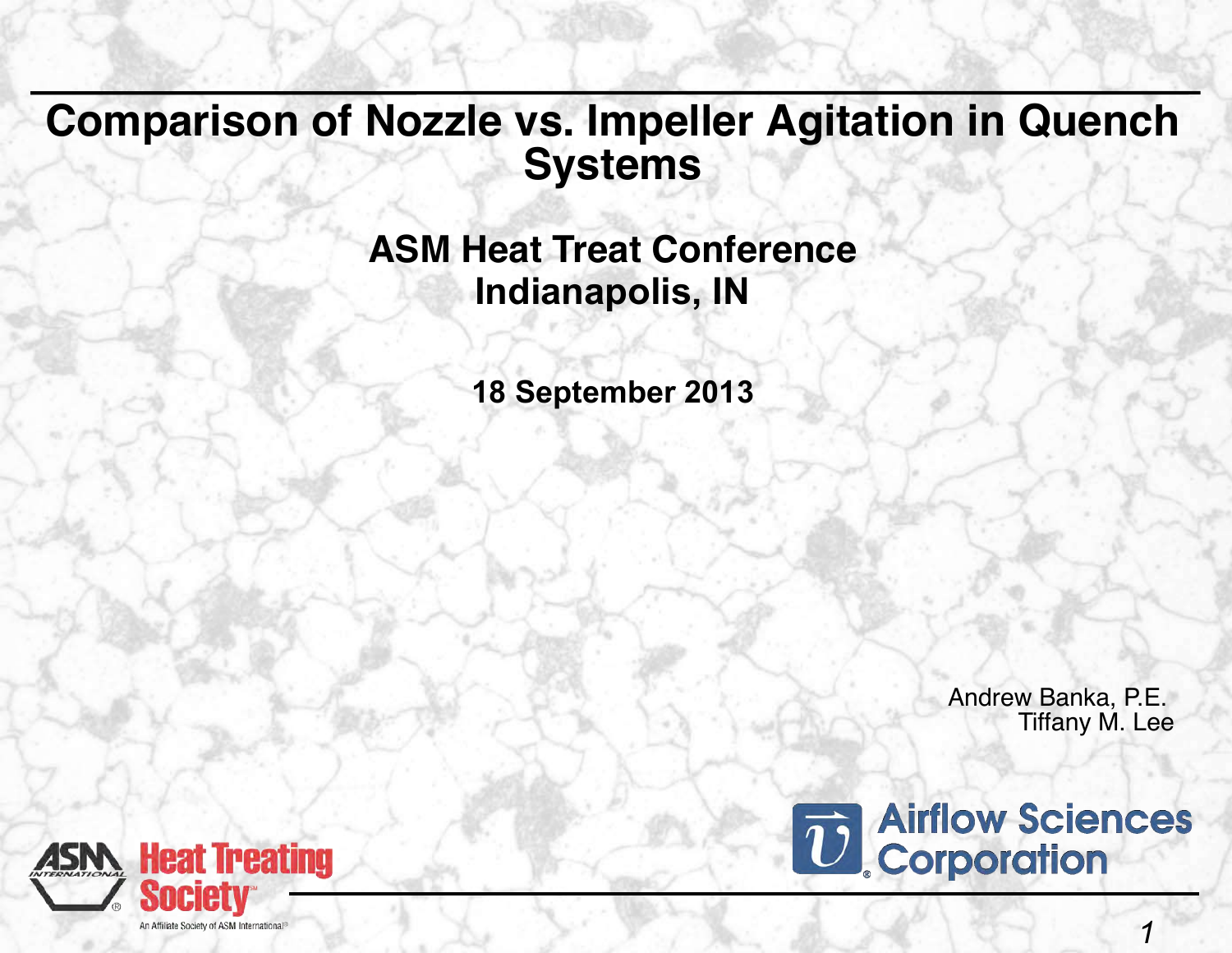# *Outline Of Presentation*

- **Motivation**
- **Goals**
- **Approach**
- **Data Analysis**
- **Results**
- **Conclusions**

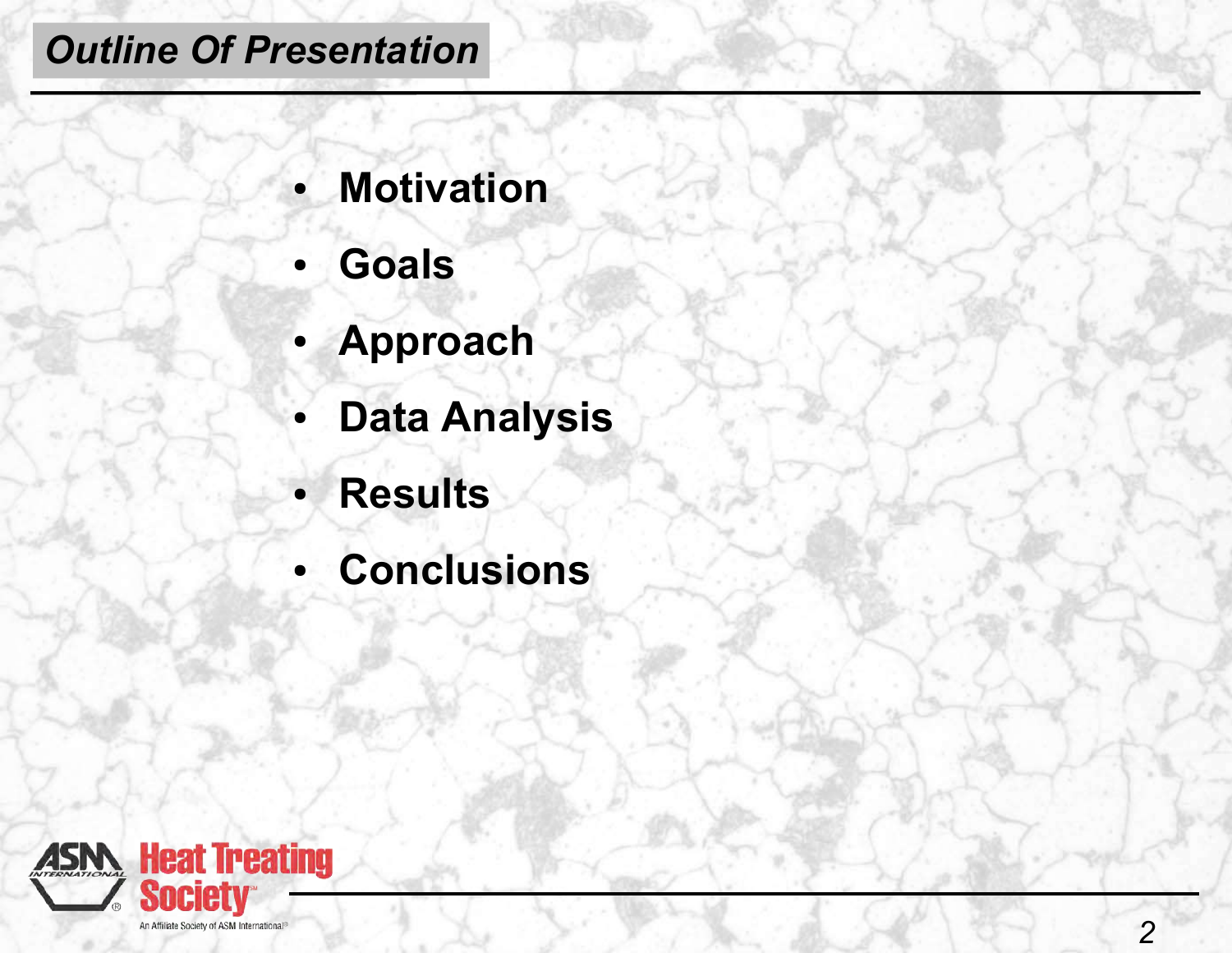## *Motivation*

There are two main options for providing agitation for quench tanks:

Impellers – High volume low pressure devices Nozzles – Low volume high pressure devices

Questions: Which provides better agitation? Which is more efficient? Which provides better options for delivering flow to the load

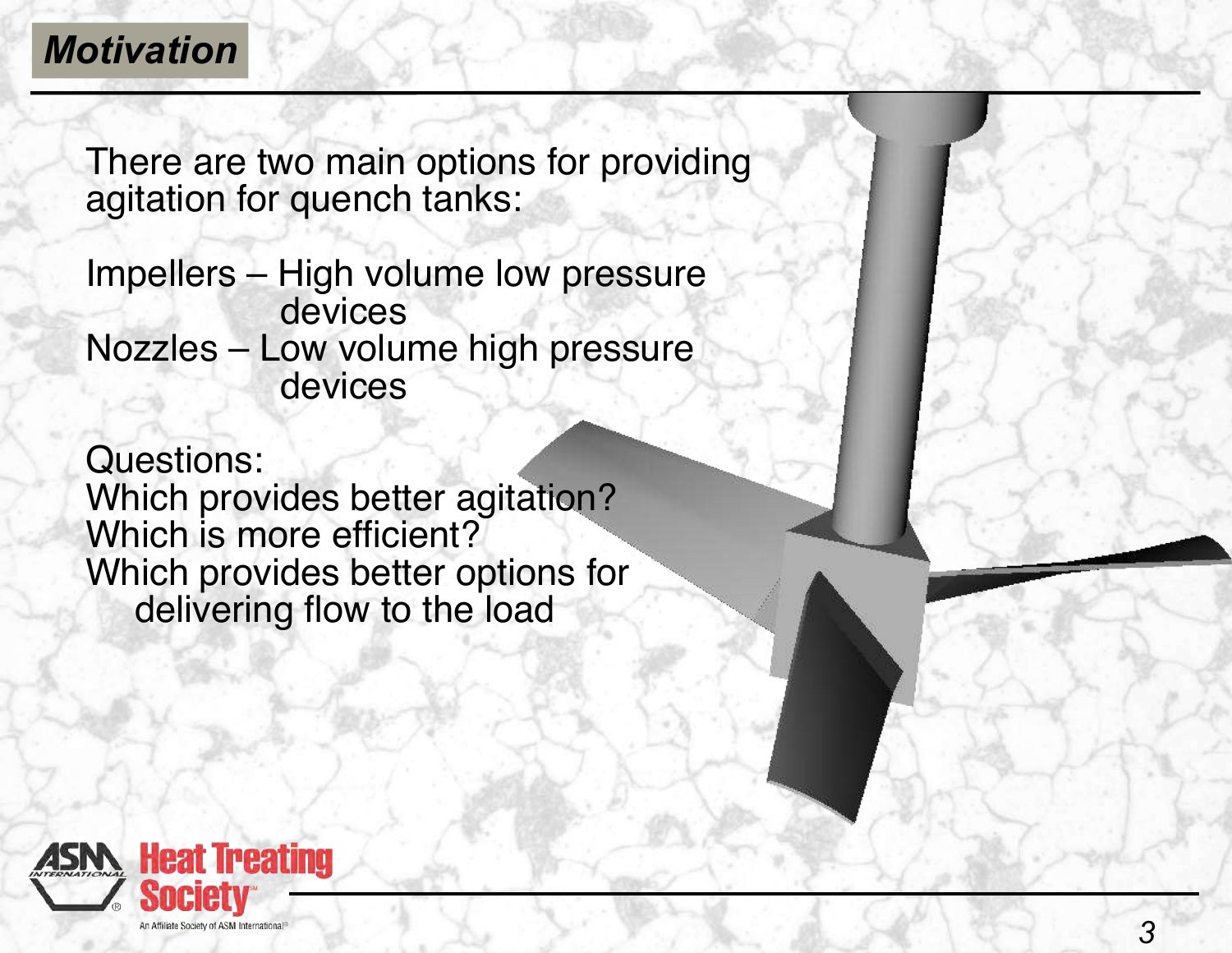# *Approach*

CFD models used to address two considerations:

Efficiency of delivering flow –

• Single impeller in J-tube • Single nozzle

Ability to provide heat transfer to load –

Same single impeller w/J-tube • Array of nozzles

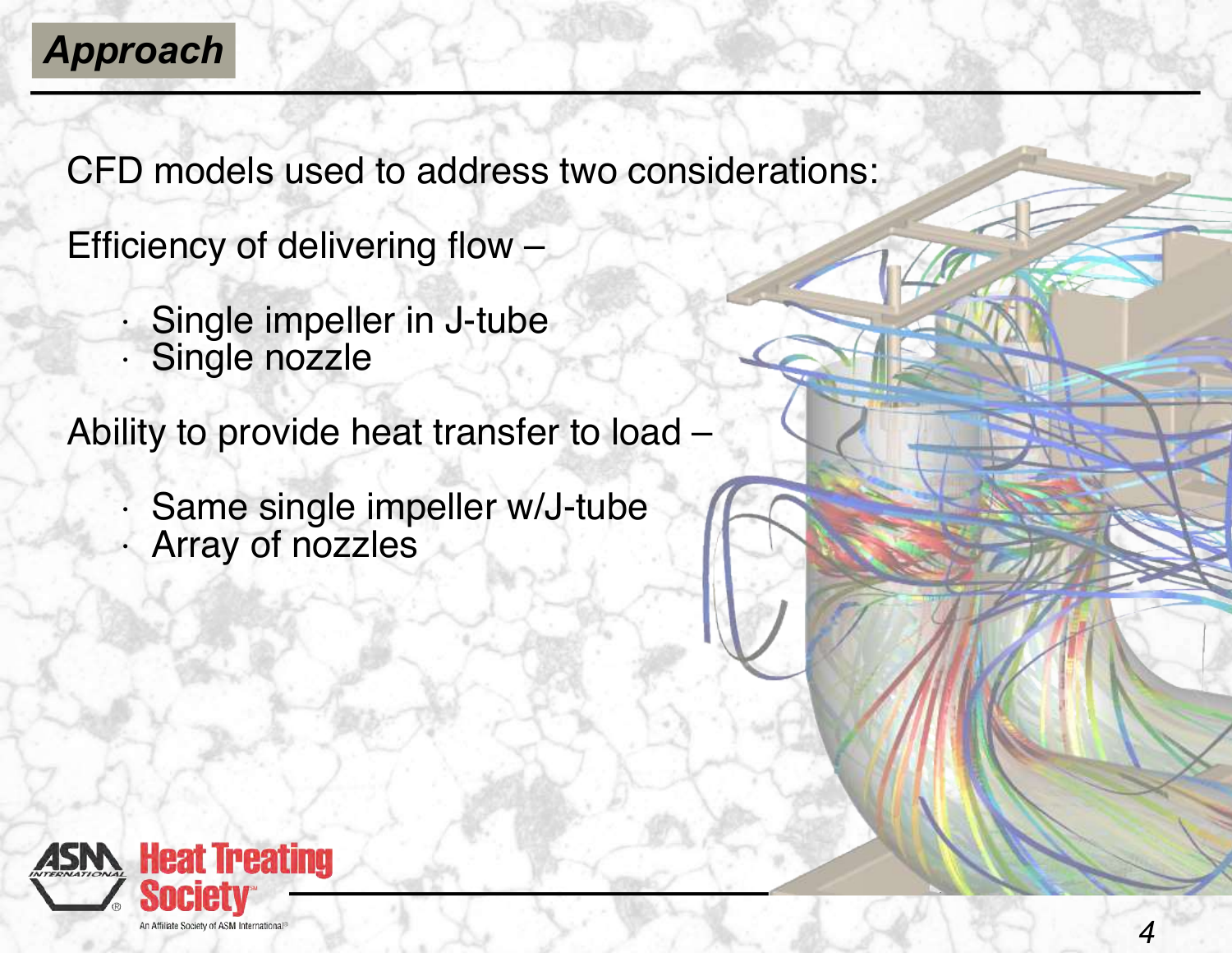# *Approach*





Shroud used to assess amount of entrained flow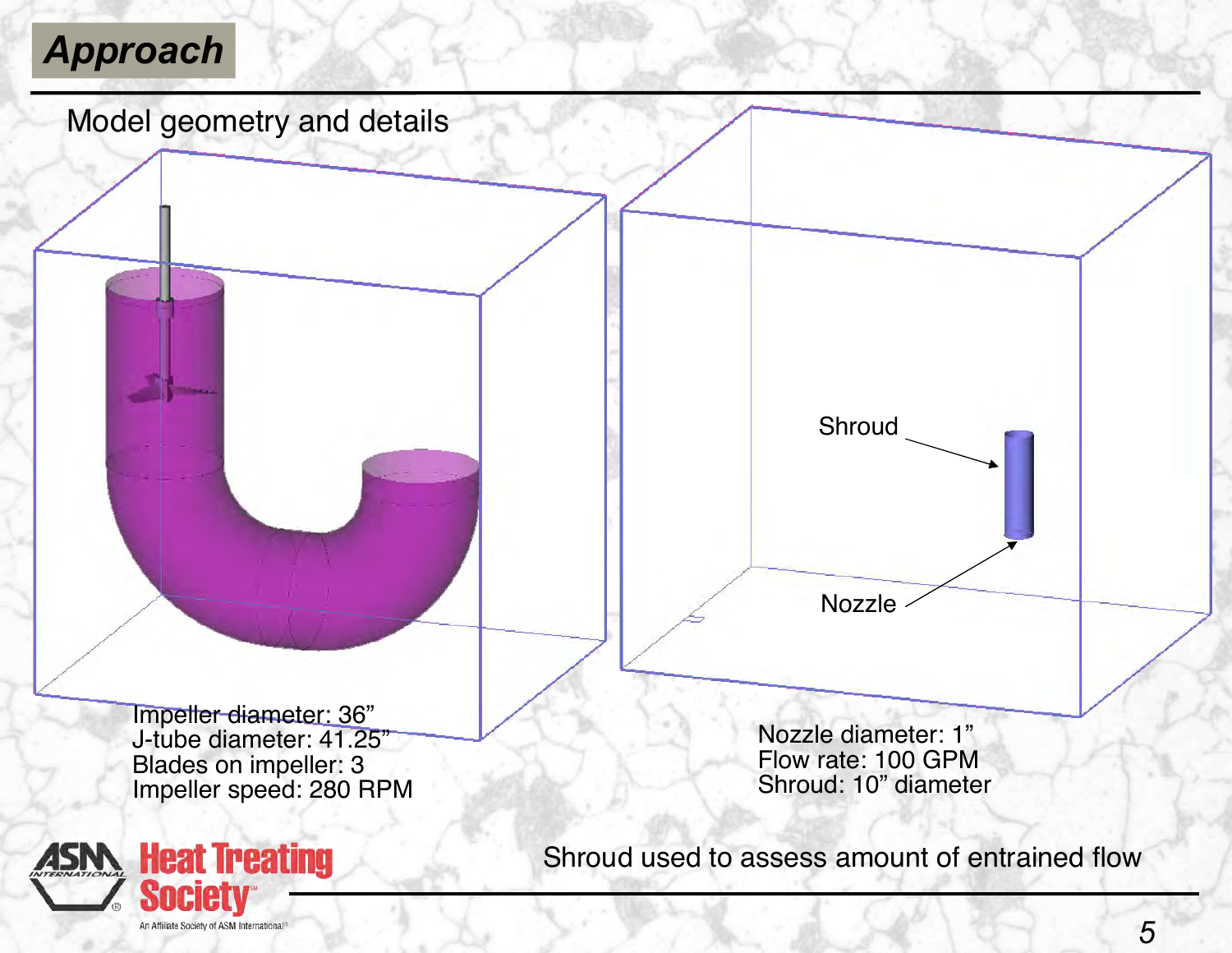### *Results – Flow Generated*

| <b>System</b>     | Impeller                    | <b>Nozzle</b>               |
|-------------------|-----------------------------|-----------------------------|
| Area of tube exit | $0.89 \text{ m}^2$          | $0.05 \text{ m}^2$          |
| Average velocity  | $1.63 \text{ m/s}$          | $1.15 \text{ m/s}$          |
| Flow rate         | $1.45 \text{ m}^3/\text{s}$ | $0.06 \text{ m}^3/\text{s}$ |



Flow from nozzle is 0.0063 m3/s. Reported value of 0.06 m3/s includes entrained flow.

 $0.00$ 2.00 4.00 6.00 8.00  $>10.00$ Velocity Magnitude (ft/s)

Azore®

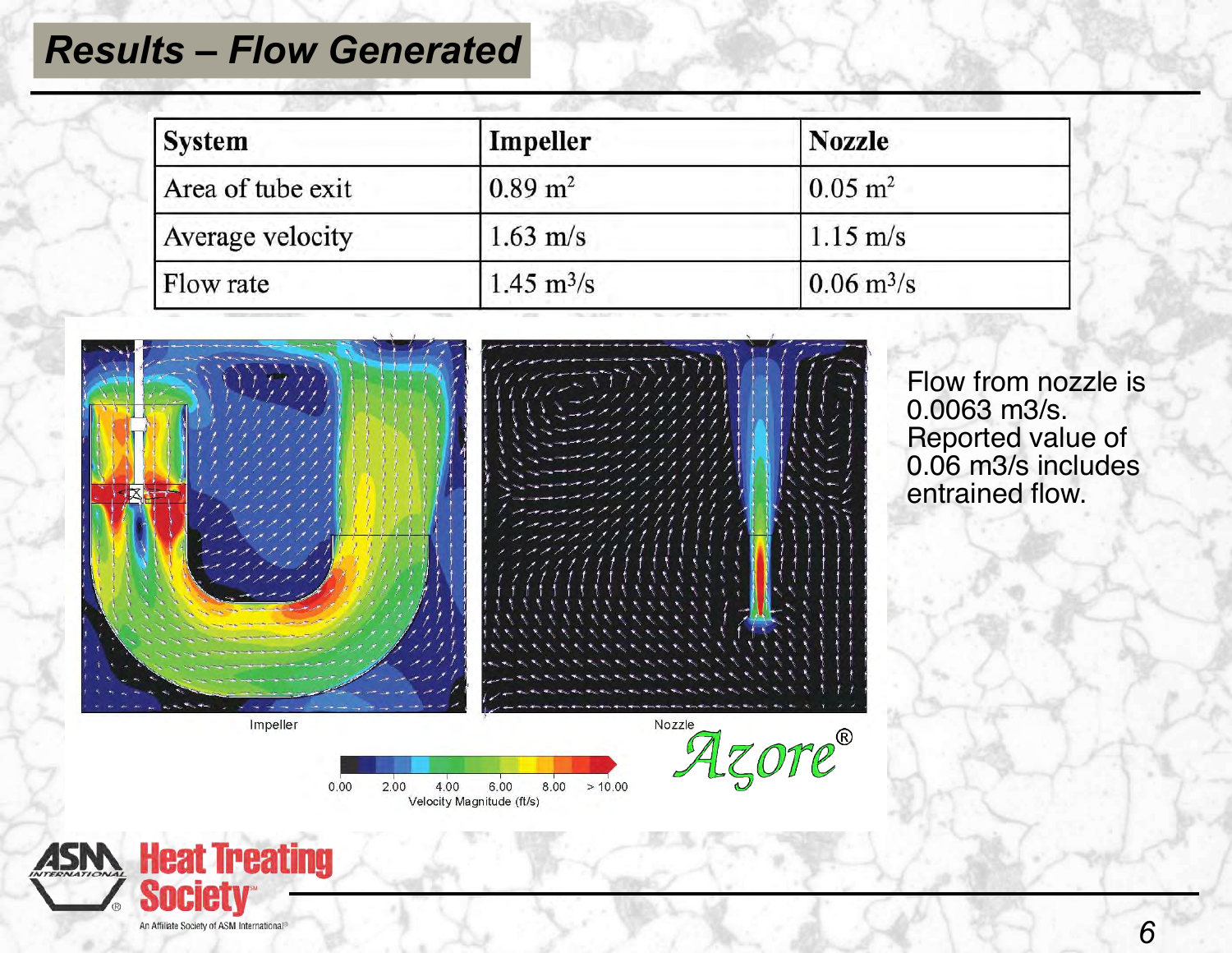#### *Results - Efficiency*

| <b>System</b>           | Impeller | <b>Nozzle</b> |  |
|-------------------------|----------|---------------|--|
| Flow rate (GPM)         | 22,900   | 921           |  |
| <b>Shaft Power (HP)</b> | 25.7     | 0.93          |  |
| GPM/HP                  | 893      | 993           |  |



Impeller power based on shaft torque from CFD model and impeller speed.

Nozzle power based on flow rate and pressure losses (nozzle, piping, elbows) and 75% pump efficiency.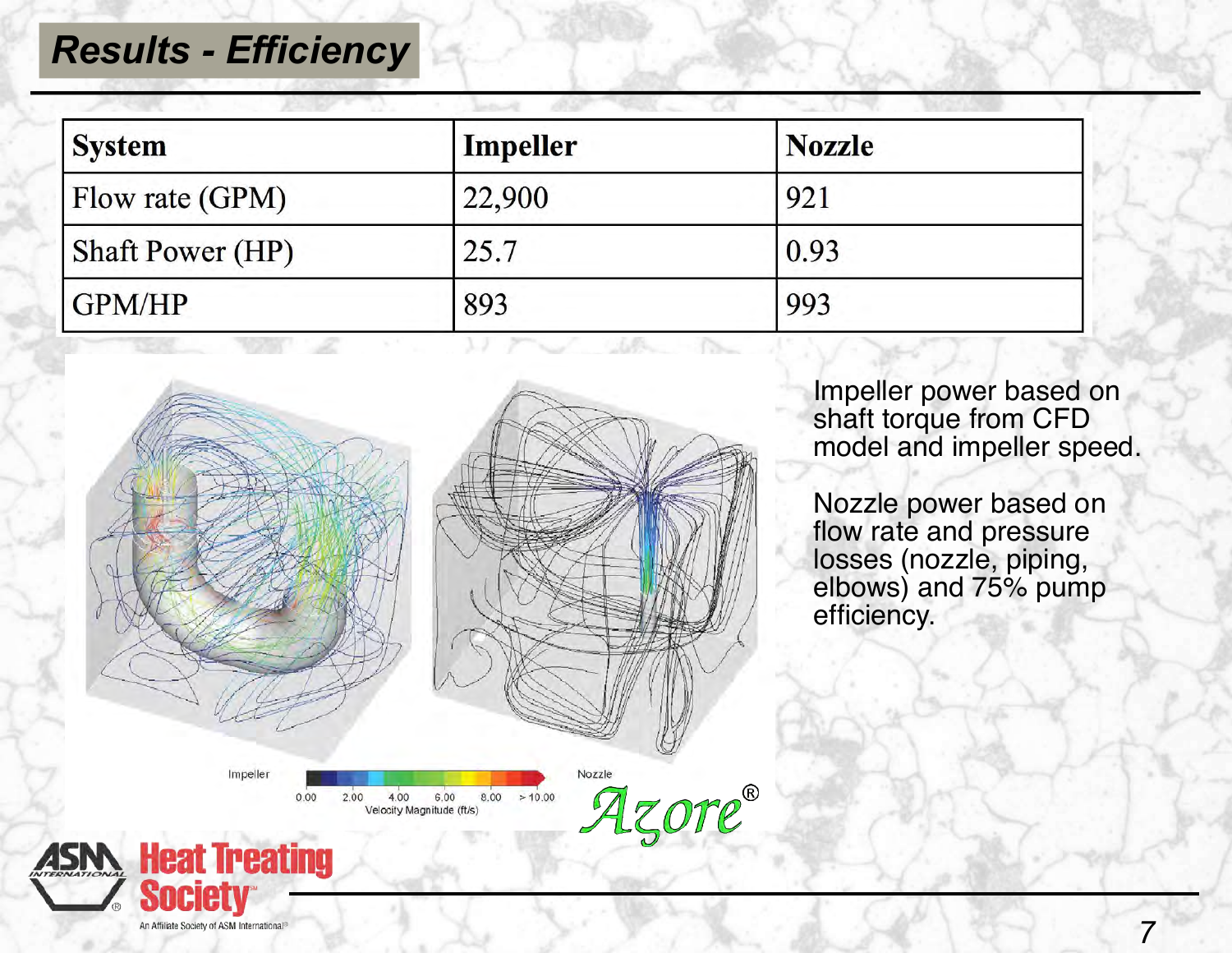# *Approach*

#### Model geometry and details

Impeller diameter: 36" J-tube diameter: 41.25" Blades on impeller: 3 Impeller speed: 280 RPM 50" x 78" plate as load

Array of nozzles Nozzle diameter: 1" Supply tube: 3" Flow rate: 100 GPM/nozzle Spacing: 12.5" x 13" 50" x 78" plate as load

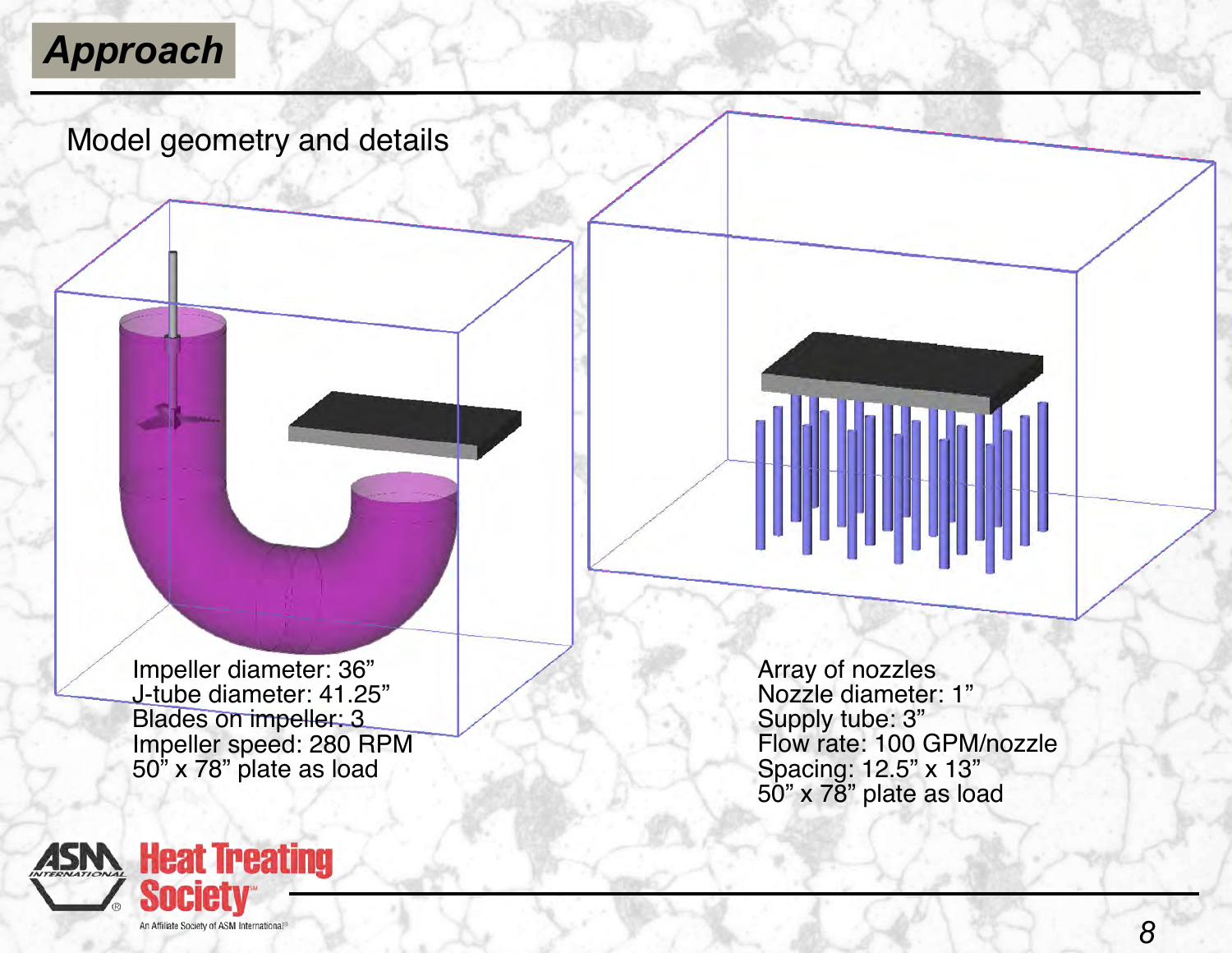# *Results*

Comparison of Flow Patterns

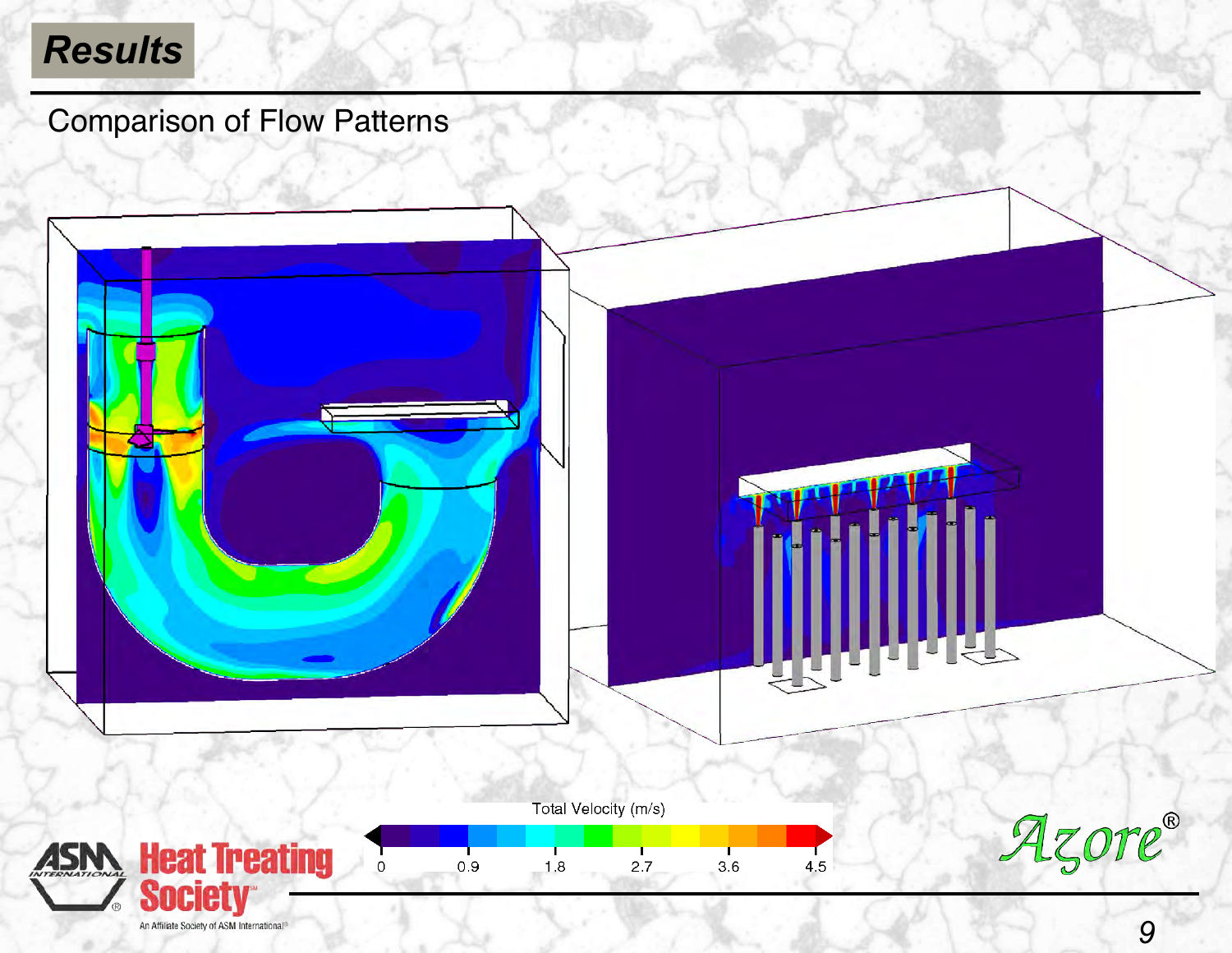# *Results*

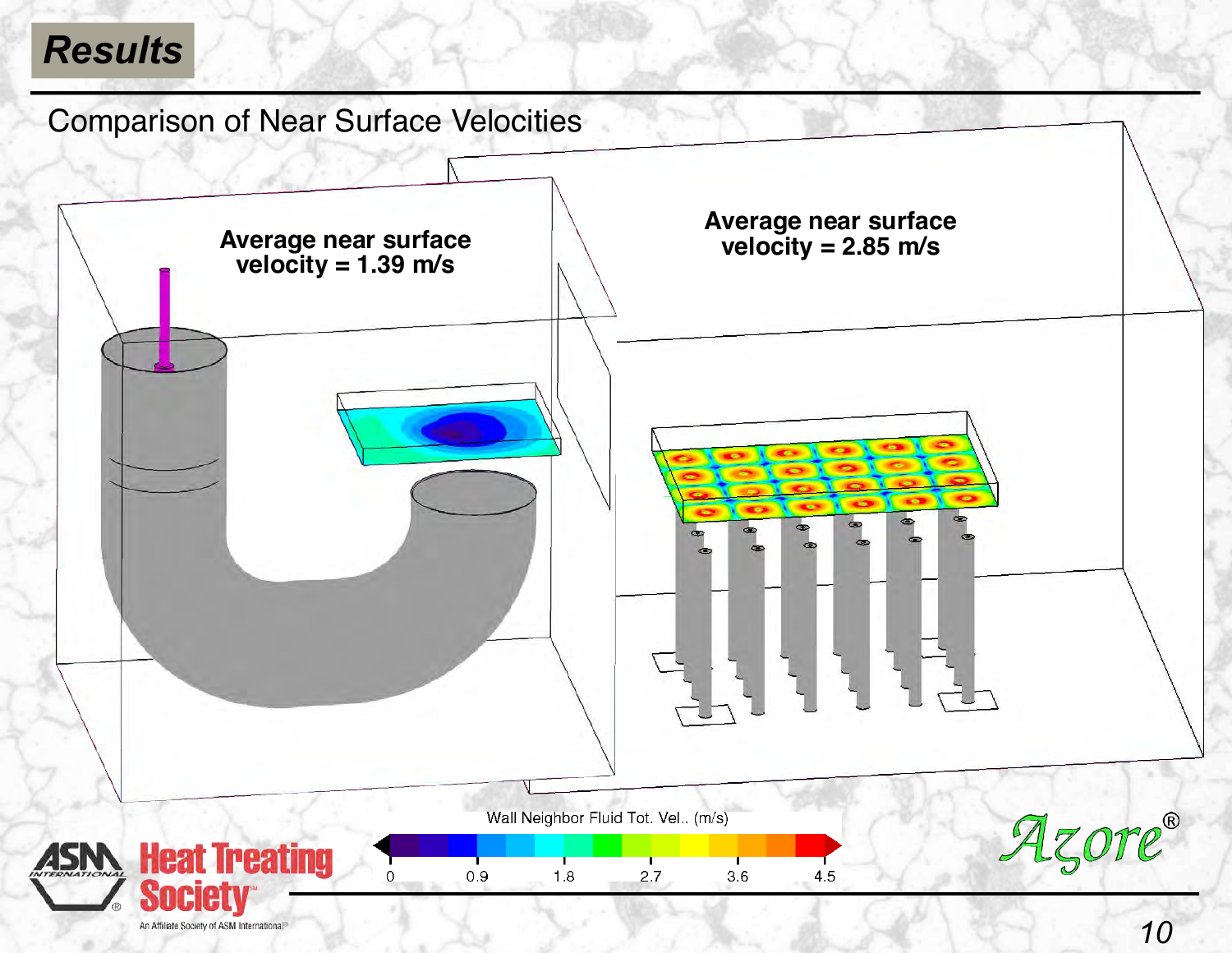## *Results*

Comparison of Convective Heat Transfer Coefficients